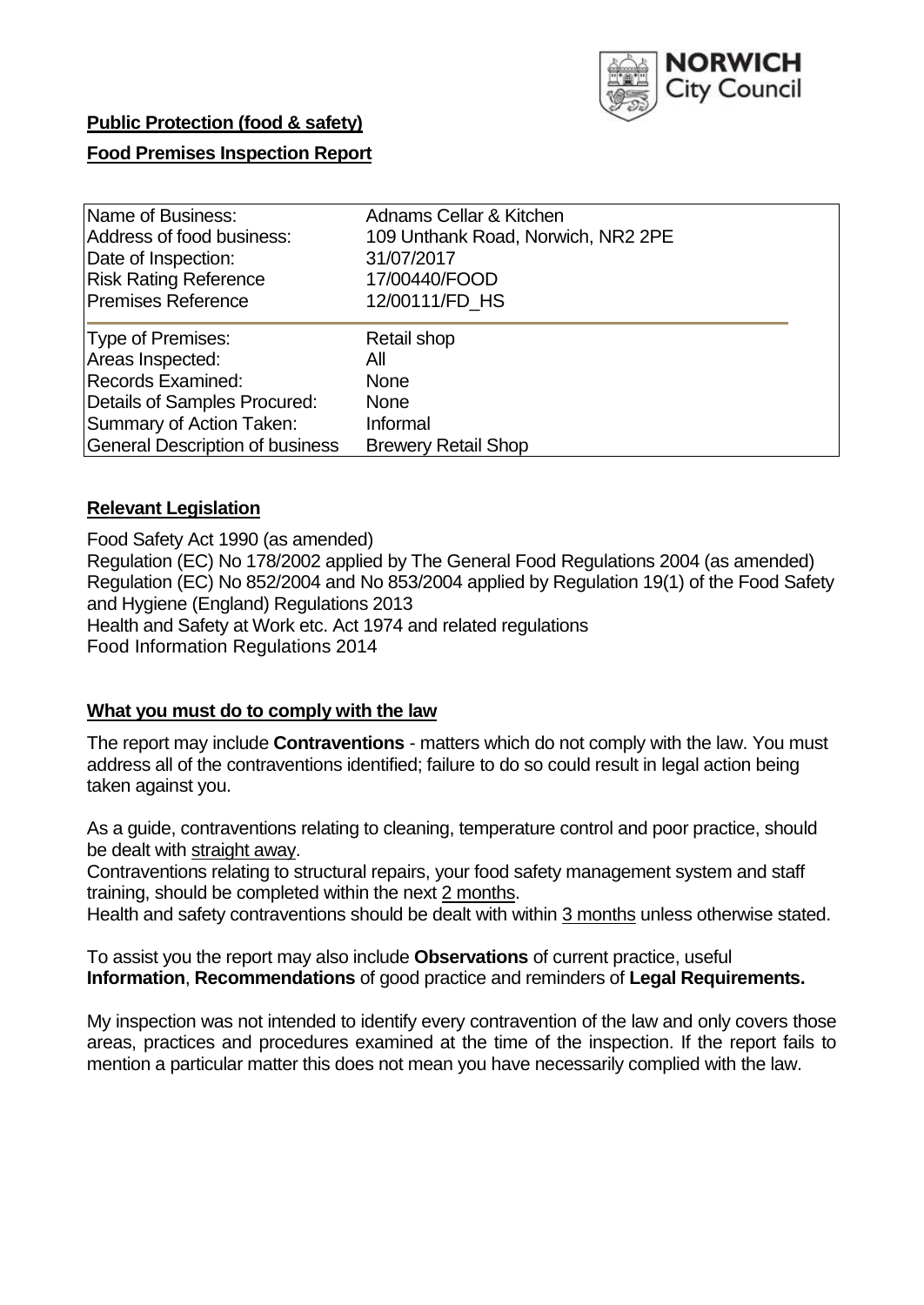# **FOOD SAFETY**

#### **How we calculate your Food Hygiene Rating:**

The food safety section has been divided into the three areas which you are scored against for the hygiene rating: 1. food hygiene and safety procedures, 2. structural requirements and 3. confidence in management/control procedures. Each section begins with a summary of what was observed and the score you have been given. Details of how these scores combine to produce your overall food hygiene rating are shown in the table.

| <b>Compliance Area</b>                     |          |    |                | <b>You Score</b> |                |    |           |    |                |  |  |
|--------------------------------------------|----------|----|----------------|------------------|----------------|----|-----------|----|----------------|--|--|
| Food Hygiene and Safety                    |          |    |                | 0                | 5              | 10 | 15        | 20 | 25             |  |  |
| <b>Structure and Cleaning</b>              |          |    |                | $\Omega$         | 5              | 10 | 15        | 20 | 25             |  |  |
| Confidence in management & control systems |          |    | $\overline{0}$ | 5                | 10             | 15 | 20        | 30 |                |  |  |
|                                            |          |    |                |                  |                |    |           |    |                |  |  |
| <b>Your Total score</b>                    | $0 - 15$ | 20 | $25 - 30$      |                  | $35 - 40$      |    | $45 - 50$ |    | > 50           |  |  |
| Your Worst score                           | 5.       | 10 | 10             |                  | 15             |    | 20        |    | $\blacksquare$ |  |  |
|                                            |          |    |                |                  |                |    |           |    |                |  |  |
| <b>Your Rating is</b>                      | 5        |    |                | 3                | $\overline{2}$ |    |           |    | $\overline{0}$ |  |  |

Your Food Hygiene Rating is 4 - a good standard



## **1. Food Hygiene and Safety**

Food hygiene standards are high. You demonstrated a very good standard of compliance with legal requirements. You have safe food handling practices and procedures and all the necessary control measures to prevent cross-contamination are in place. Some minor contraventions require your attention. **(Score 5)**

#### Poor Practices

**Observation** The following matters represented poor practice and if allowed to continue may cause food to become contaminated or lead to its deterioration

- $\bullet$  the bin wa full in the WC
- an unwrapped lemon in the Hotpoint future fridge downstairs
- 3 packets of duck and hoisin sauce crisp had a 'best before' date of 25/7/2017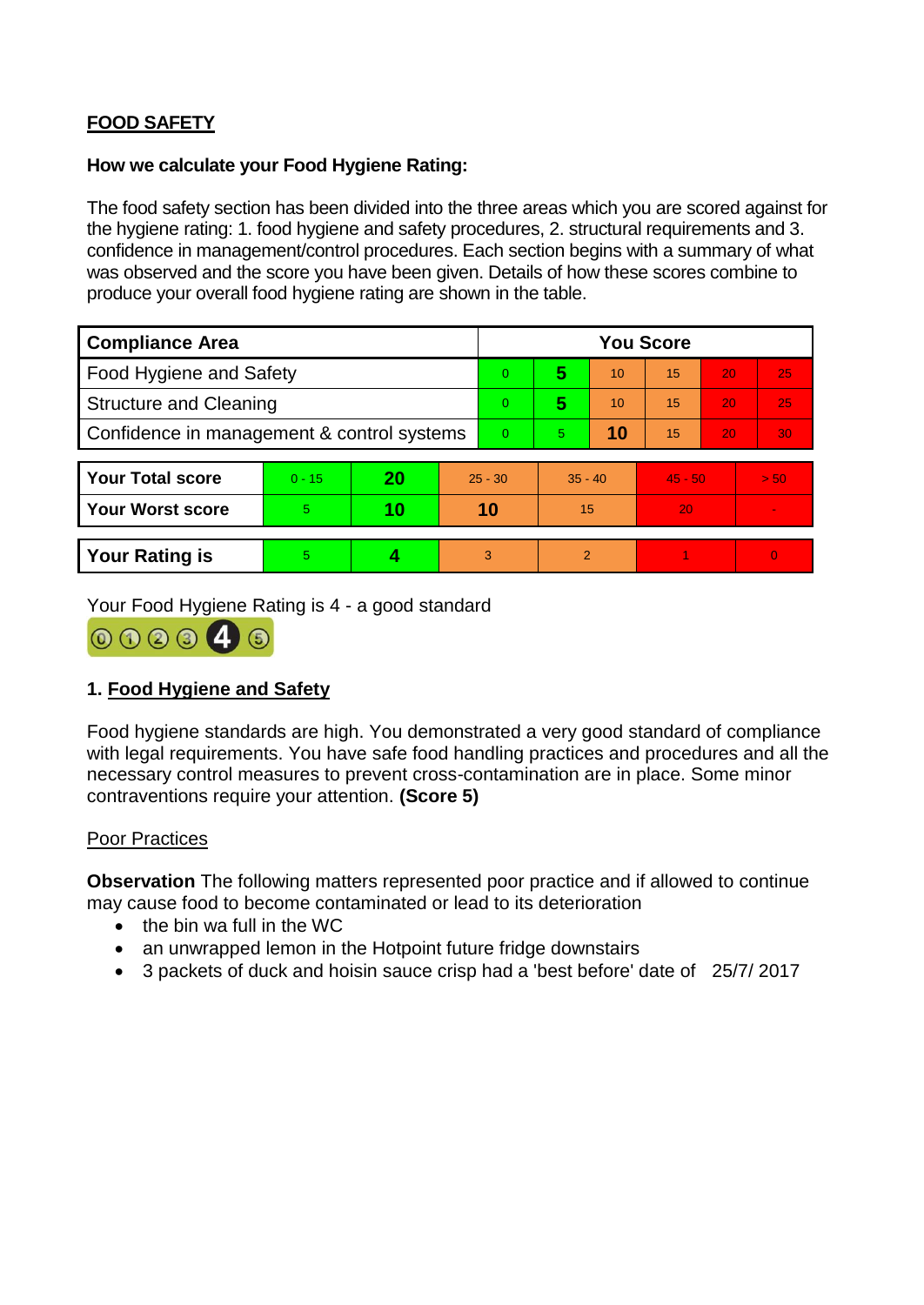

# **2. Structure and Cleaning**

The structure facilities and standard of cleaning and maintenance are all of a good standard and only minor repairs and/or improvements are required. Pest control and waste disposal provisions are adequate. The minor contraventions require your attention. **(Score 5)**

## Cleaning of Structure

**Contravention** The following structural items were dirty and require more frequent and thorough cleaning:

- the pipework behind the WC
- the skirting board behind the WC

**Recommendation** I recommend that you put together a cleaning schedule to include all equipment i.e fridge, microwave, counter surfaces, shelves etc and your fridge seals

#### Cleaning of Equipment and Food Contact Surfaces

**Contravention** The following surfaces and equipment in contact with food were dirty and/or could not be cleaned and require cleaning or discarding:

- the seals to the fridge downstairs
- lids to the duck pate on the shelf
- lids to the Olivebranch jarred products
- interior of the microwave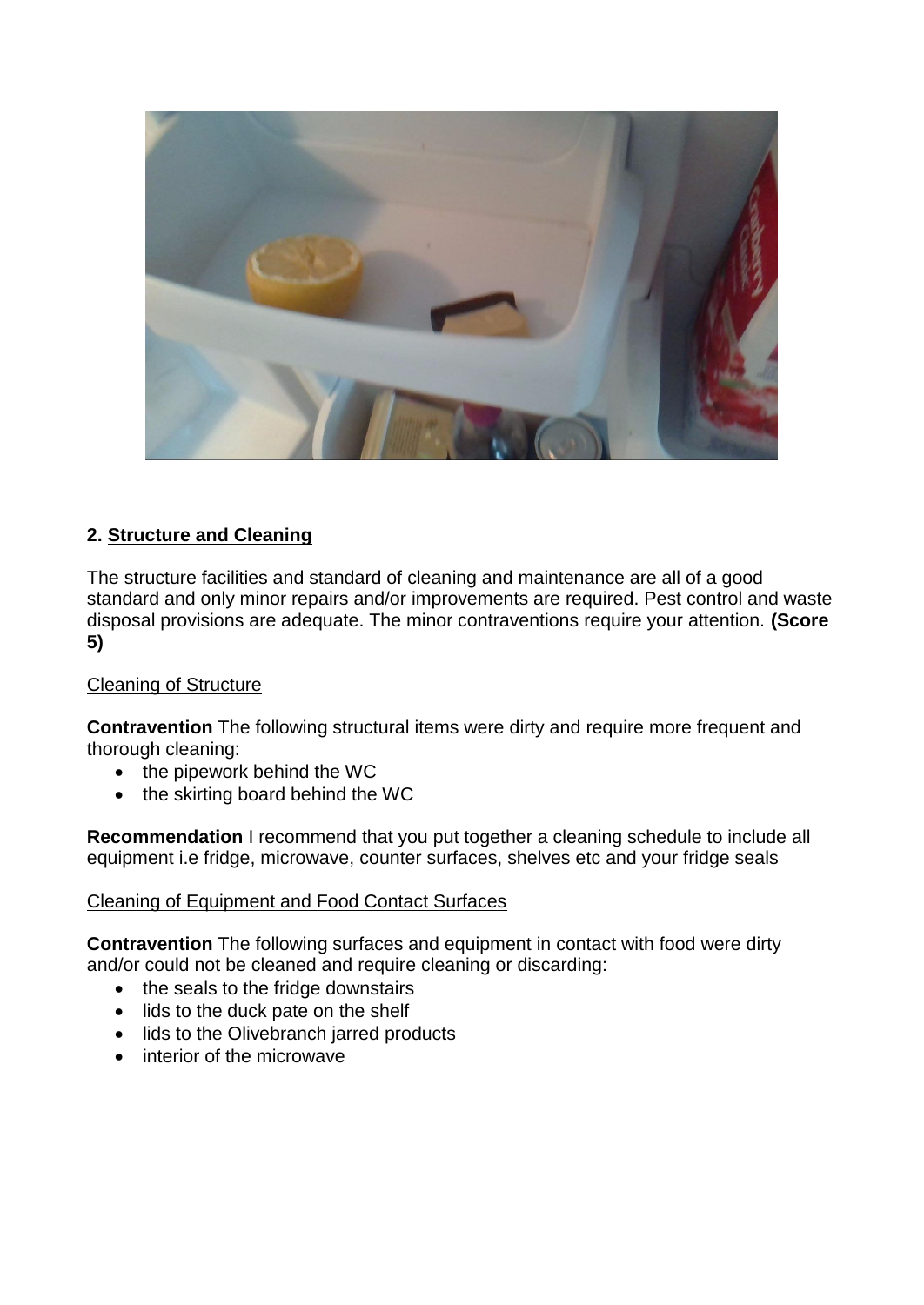



## **3. Confidence in Management**

There are generally satisfactory food safety controls in place although there is evidence of some non-compliance with the law. Some minor issues were identified relating to staff supervision and training. The contraventions require your attention; although not critical to food safety they may become so if not addressed. **(Score 10)**

Type of Food Safety Management System Required